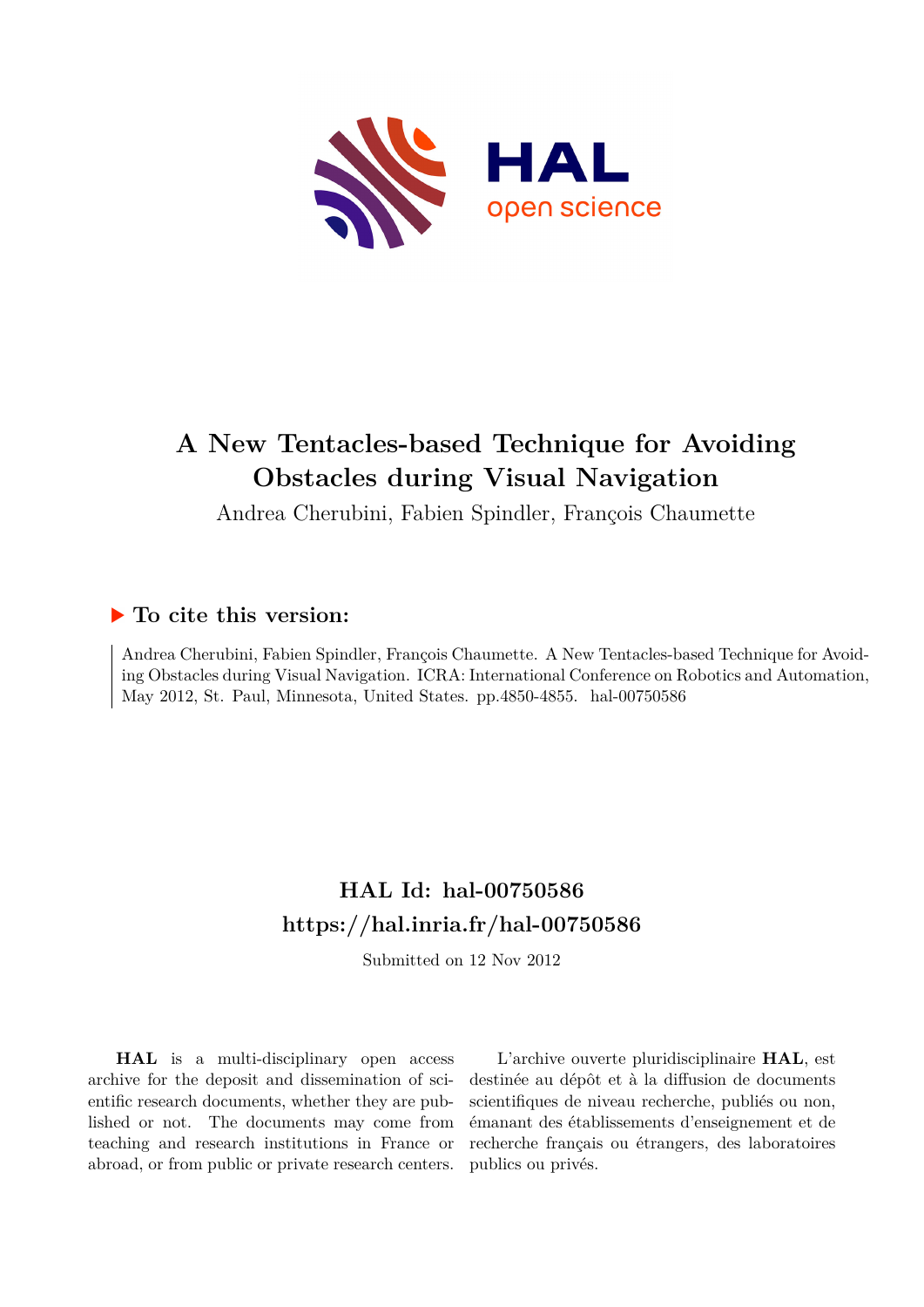# A New Tentacles-based Technique for Avoiding Obstacles during Visual Navigation

Andrea Cherubini, Fabien Spindler and François Chaumette

Abstract—In this paper, we design and validate a new tentacle-based approach, for avoiding obstacles during appearance-based navigation with a wheeled mobile robot. In the past, we have developed a framework for safe visual navigation. The robot follows a path represented as a set of key images, and during obstacle circumnavigation, the on-board camera is actuated to maintain scene visibility. In those works, the model used for obstacle avoidance was obtained using a potential vector field. Here, a more sophisticated and efficient method, that exploits the robot kinematic model, and predicts collision at look-ahead distances, is designed and integrated in that framework. Outdoor experiments comparing the two models show that the new approach presents many advantages. Higher speeds and precision can be attained, very cluttered scenarios involving large obstacles can be successfully dealt with, and the control inputs are smoother.

*Index Terms*— Visual Navigation, Visual Servoing, Collision Avoidance.

## I. INTRODUCTION

One of the main objectives of robotics research is the development of vehicles capable of autonomously navigating in unknown environments  $[1]$ ,  $[2]$ . In this field, an important task is obstacle avoidance: if possible, a collision-free trajectory to the goal should be generated; otherwise, the vehicle must brake to prevent collision [3].

The task that we focus on is outdoor visual navigation: a wheeled vehicle, equipped with an actuated pinhole camera and with a forward-looking range scanner, must follow a path represented by key images, without colliding with the ground obstacles. The camera detects the features required for navigating, while the scanner senses the obstacles (in contrast with other works, such as [4], only one sensor is used to detect the obstacles). In the past, obstacle avoidance has been integrated in visual navigation [5], [6] and path following [7], [8], by using the path geometry or the environment 3D model (including, for example, walls and doors). However, since our task is defined in the image space, we seek a merely sensor-based solution, which does not need a global model of the environment and trajectory.

In our recent work [9] we adopted a method based on potential fields [10] built on an occupancy grid. This method, however, suffered from its simplicity, which led to very conservative collision avoidance, and strongly varying control inputs. Alternative reactive strategies include: the vector field histogram [11], dynamic window [12], obstacle-restriction method [13], and closest gap [14]. The first two methods rely on a candidate set of commands; however, trap situations and oscillations may arise. In [13], these issues are solved, but, since the robot is assumed holonomic and a 3D subgoal



Fig. 1. General definitions. (a) Top view of the robot (orange), with actuated camera (blue). (b) Current and next key images, and key image database.

is required, the approach is not suitable for our problem. Similarly, [14] uses the robot pose, which is noisy in our framework. Instead, we take inspiration from [15] and [16], where a set of trajectories (arcs of circles) is evaluated for navigating. However, in [15], a sophisticated probabilistic elevation map is used, and the selection of the optimal arc of circle is based on its risk and interest, which both require accurate pose estimation. Similarly, in [16] the candidate trajectories ('tentacles') are also used for free navigation, which relies on GPS way points, hence - once more - on the robot pose. A deeper comparison with this work is carried out in Sect. IV.

The main contribution of our work is the development of a novel, reactive, pose-independent, tentacle-inspired obstacle avoidance technique, which is perfectly suitable for appearance-based tasks, such as visual navigation. The main strengths of this approach are that it is reactive and sensorbased (it does not require any model of the environment), whilst providing useful "look-ahead" information, by exploiting the robot geometric and kinematic characteristics. Our method is experimentally validated in the framework designed in [9], and compared with the previous potential field method. In [9], we guaranteed that obstacle avoidance had no effect on the visual task, by discerning two contexts (safe and *unsafe*), and pursuing the corresponding tasks. Here, the tentacle-based approach intervenes both in assessing the context, and in designing the task in case of danger.

The article is organized as follows. In Sect. II, the control law from [9] is recalled. Then, two alternative obstacle models are presented: vortex potential fields (Sect. III) and tentacles (Sect. IV). Experimental results are reported in Section V, and summarized in the conclusion.

#### **II. CONTROL SCHEME**

### A. General Definitions

The reader is referred to Fig. 1. We define the robot frame  $\mathcal{F}_{\mathcal{R}}(R, X, Y)$  (R is the robot center of rotation) and image frame  $\mathcal{F}_{\mathcal{I}}(O, x, y)$  (O is the image center); C is the camera optical center. The robot control inputs are:

$$
\mathbf{u}=(v, \ \omega, \ \dot{\varphi}).
$$

These are the translational and angular velocities of the vehicle, and the camera pan angular velocity. We use the normalized perspective camera model, and we assume that the sequence of images that defines the path can be tracked

A. Cherubini was with INRIA Rennes - Bretagne Atlantique, IRISA, Campus de Beaulieu 35042, Rennes, France, and is now with the Laboratory for Computer Science, Microelectronics and Robotics LIRMM - Université de Montpellier 2 CNRS, 161 Rue Ada, 34392 Montpellier, France. {Andrea.Cherubini}@lirmm.fr

F. Spindler and F. Chaumette are with INRIA Rennes - Bretagne Atlantique, IRIŠA. {firstname.lastname}@inria.fr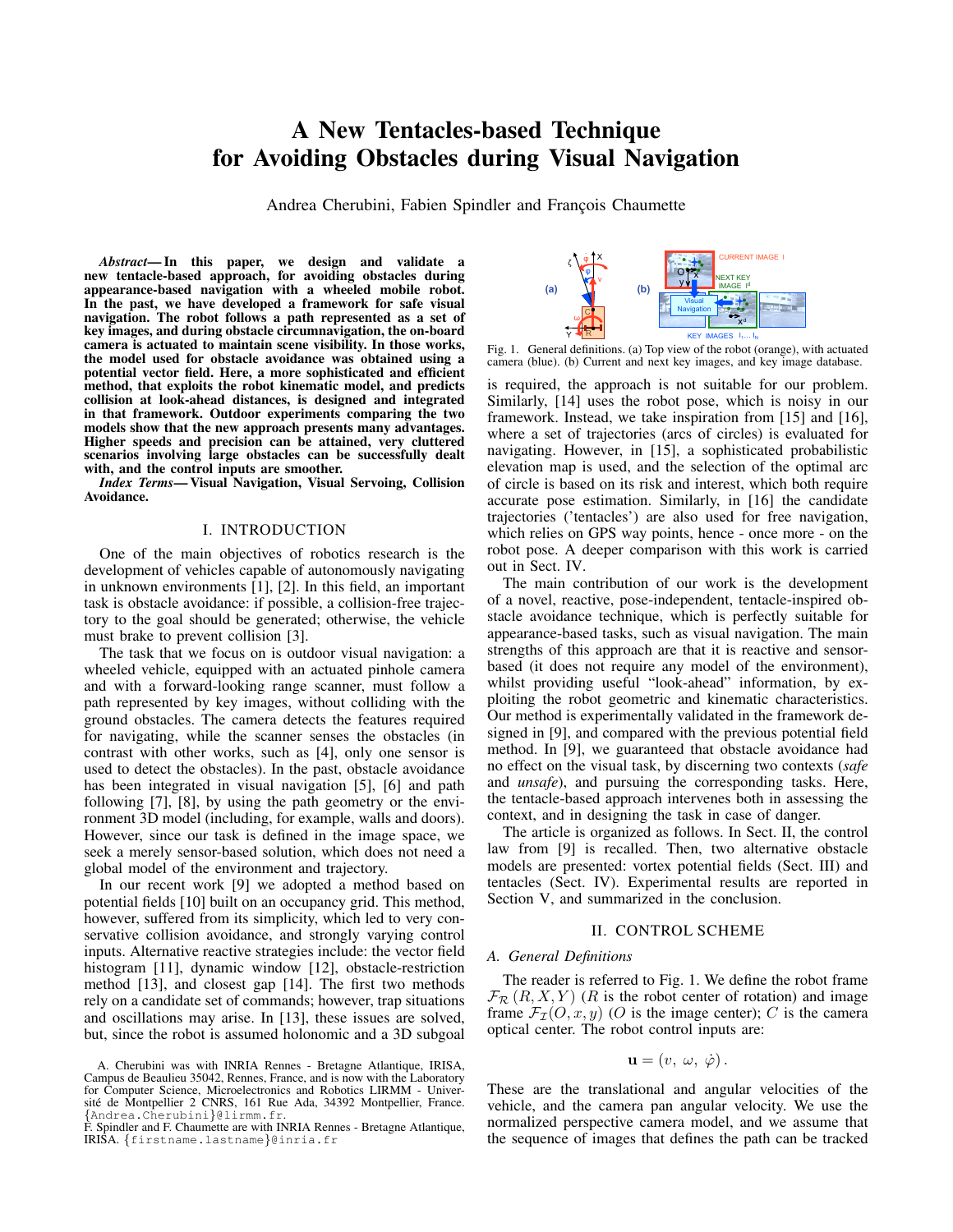

Fig. 2. Obstacle models with 4 occupied cells  $c_1, \ldots, c_4$  (purple). (a) Singular cell (blue vectors) and total (red vector) vortex potential fields. (b - e) Tentacles (dashed black), with classification areas (collision in pink, dangerous central in cyan, dangerous external in green), corresponding boxes and delimiting arcs of circle (red, blue and dark green), and cell risk and collision distances  $(\Delta_{ij}, \delta_{ij})$ ; ray of cell  $c_1$  with respect to the third tentacle,  $\Gamma_{13}$ (dashed red).

with continuous  $v(t) > 0$ . This ensures safety, since only obstacles in front of the robot can be detected by our scanner.

The path that the robot must follow is represented as a database of ordered key images, such that successive pairs contain some common static visual features (points). First, the vehicle is manually driven along a *taught* path, with the camera pointing forward ( $\varphi = 0$ ), and all the images are saved. Afterwards, a subset (database) of  $N$  key images  $I_1, \ldots, I_N$  representing the path (Fig. 1(b)) is selected. Then, during autonomous navigation, the current image, noted  $I$ , is compared with the next key image  $I^d \in \{I_1, \ldots, I_N\},\$ and a relative pose estimation between  $I$  and  $I^d$  is used to check when the robot passes the pose where  $I^d$  was acquired. For key image selection, and visual point detection and tracking, we use the algorithm in  $[17]$ . The output of this algorithm, which is used by our controller, is the set of points visible both in  $I$  and  $I^d$ . Then, navigation consists of driving the robot forward, while  $I$  is driven to  $I_d$ . We maximize similarity between  $I$  and  $I^d$  using only the abscissa  $x$  of the centroid of the points matched on  $I$  and  $I^d$ . When  $I^d$  has been passed, the next image in the set becomes the desired one, and so on, until  $I_N$  is reached.

Along with the visual path following problem, we consider obstacles which are on the path, but not in the database, and sensed by the range scanner in a plane parallel to the ground. For obstacle modeling, we use the occupancy grid in Fig. 2(a): it is linked to  $\mathcal{F}_{\mathcal{R}}$ , with cell sides parallel to X and Y. Its extension is limited  $(X_m \leq X \leq X_M$  and  $Y_m \leq Y \leq Y_M$ , to ignore obstacles that are too far to jeopardize the robot. Any grid cell  $c$  centered at  $(X, Y)$  is considered occupied if an obstacle has been sensed in c. For cells entirely lying in the scanner area, only the current scanner reading is considered. For all other cells, we use past readings, which are progressively displaced using odometry.

#### **B.** Control Design

The desired behaviour of the robot is related to the surrounding obstacles. When the environment is safe, the vehicle should progress forward while remaining near the taught path, with camera pointing forward ( $\varphi = 0$ ). If avoidable obstacles are present, we apply a robot rotation for circumnavigation with an opposite camera rotation to maintain visibility. Finally, if collision is inevitable, the vehicle should simply stop. To select the behaviour, we assess the danger at time t with a *situation risk function*  $H: \mathbb{R}^{*+} \mapsto [0,1].$ 

Stability of these tasks has been guaranteed in [9] by:

$$
\begin{cases}\nv = (1 - H) v_s + H v_u \\
\omega = (1 - H) \frac{\lambda_x (x^d - x) - j_v v_s + \lambda_\varphi j_\varphi \varphi}{j_\omega} + H \omega_u \\
\dot{\varphi} = H \frac{\lambda_x (x^d - x) - j_v v_u - j_\omega \omega_u}{j_\varphi} - (1 - H) \lambda_\varphi \varphi\n\end{cases}
$$
\n(1)

In the above equations:

- $H \in [0,1]$  is the situation risk function introduced above; two alternative definitions, depending on the obstacle model, will be given in Sect. III and IV.
- $v_s$  is the translational velocity in the *safe context* (i.e., when  $H = 0$ ). It must be reduced when the features are moving quickly in the image, making tracking difficult. This is typically the case at sharp robot turns, and when the camera pan angle  $\varphi$  is strong. We define  $v_s$  as:

$$
v_s(\omega, \varphi) = v_m + \frac{v_M - v_m}{4} \sigma \tag{2}
$$

with function  $\sigma$  defined as:

$$
\sigma: \mathbb{R} \times \left[ -\frac{\pi}{2}, \frac{\pi}{2} \right] \to [0, 4]
$$
  

$$
(\omega, \varphi) \mapsto \left[ 1 + \tanh \left( \pi - k_{\omega} |\omega| \right) \right] \left[ 1 + \tanh \left( \pi - k_{\varphi} |\varphi| \right) \right].
$$

Function (2) has an upper bound  $v_M > 0$  (for  $\varphi =$  $\omega = 0$ , and smoothly decreases to the lower bound  $v_m$ , as either  $|\varphi|$  or  $|\omega|$  grow. The decreasing trend of  $v_s$ is determined by empirically tuned positive parameters  $v_M$ ,  $v_m$ ,  $k_\omega$  and  $k_\varphi$ . This definition of  $v_s$  yields better results than the one in [9], which was only characterized by the image  $x$  variation.

- $v_u \in [0, v_s]$  is the translational velocity in the *unsafe context* ( $H = 1$ ). It guarantees that the vehicle slows down (and eventually stops) in dangerous situations.
- $x$  and  $x_d$  are abscissas of the feature centroid respectively in the current and next key image.
- $\lambda_x > 0$  and  $\lambda_{\varphi} > 0$  are empirical gains determining the convergence trend of x to  $x_d$  and of  $\varphi$  to 0.
- $j_v$ ,  $j_\omega$  and  $j_{\varphi}$  are the components of the Jacobian relating  $\dot{x}$  and the control inputs  $\bf{u}$ :

$$
j_v = \frac{-\sin\varphi + x\cos\varphi}{\zeta}
$$
  
\n
$$
j_\omega = \frac{\overline{RC}(\cos\varphi + x\sin\varphi)}{\zeta} + 1 + x^2
$$
  
\n
$$
j_\varphi = 1 + x^2,
$$

with  $\overline{RC}$  and  $\zeta$  (the centroid depth, hand-tuned according to the environment characteristics) depicted in Fig.  $1(a)$ .

•  $\omega_u$  is the angular velocity that makes the robot avoid collisions while advancing.

In [9], we proved that (1) is well defined by setting  $\zeta$  $RC/2$ , and that  $\forall H \in [0, 1]$  obstacle avoidance has no effect on the visual task. Our main contribution here will be in the obstacle model, i.e., in the definition of the variables  $H, v_u$ and  $\omega_u$  according to the danger. Two alternative models will be presented and confronted experimentally. To carry out the comparison, the vortex potentials [9] are briefly recalled in Sect. III. Then, our novel tentacle-based approach is designed and presented in Sect. IV.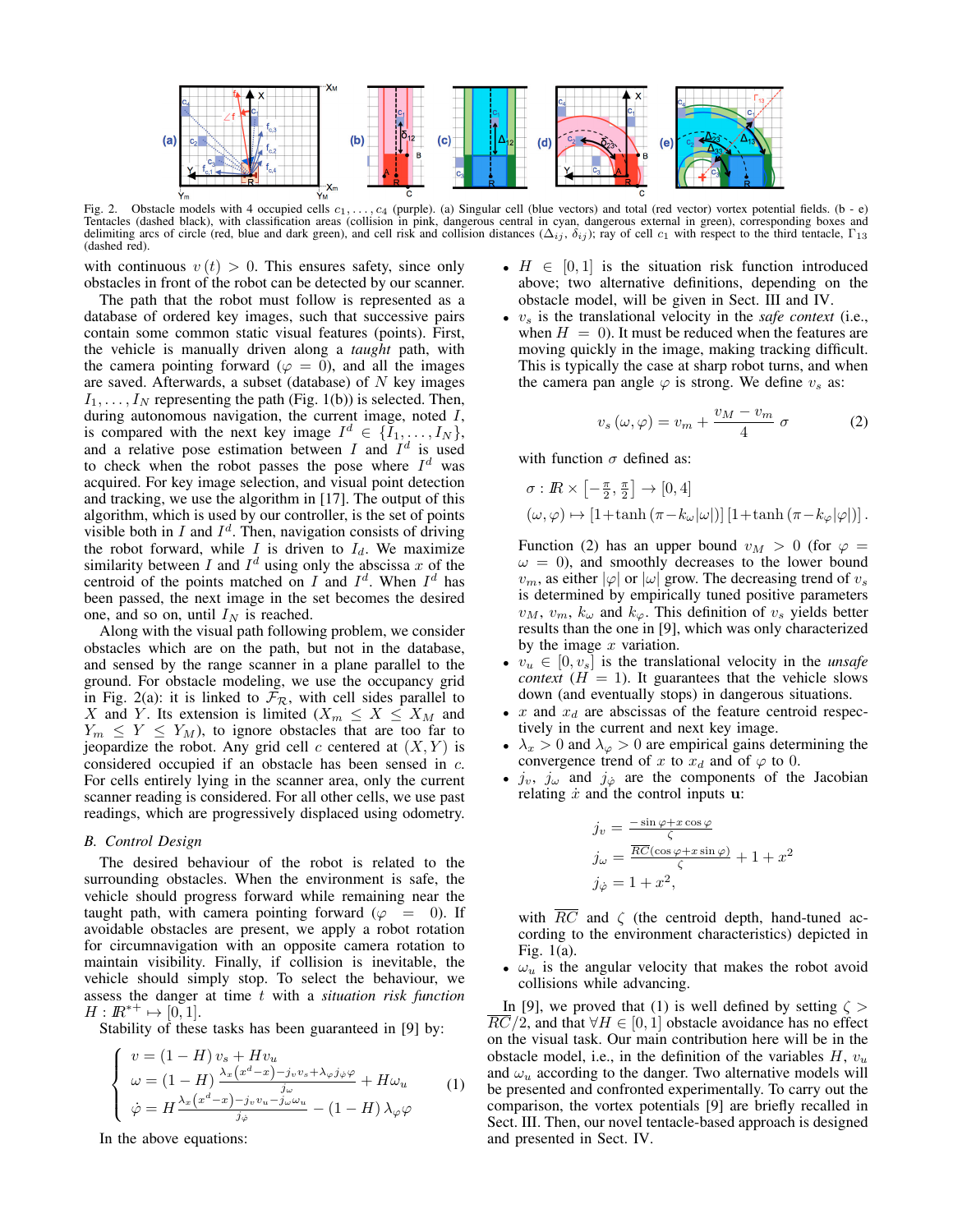#### **III. VORTEX POTENTIAL FIELDS**

This approach is illustrated in Fig.  $2(a)$ . Given an arbitrary integer K, obstacles are modeled using the latest  $2K + 1$ scans. For each cell  $c = (X, Y)$ , we define the  $2K + 1$ *occupancies*  $r$  at the  $j$ -th oldest iteration as:

$$
r_j(c) = \{0, 1\}, \qquad j = 0, \dots, 2K + 1.
$$

We set  $r_i = 1$  if an obstacle has been sensed in c at the j-th iteration prior to the current one, and 0 otherwise. Then, we associate to each cell a coefficient  $\mu(c)$ , obtained by linear combination of the occupancies, weighted with a normalized Gaussian filter that smoothens the cell effect over time:

$$
\mu(c) = \sum_{j=0}^{2K+1} \frac{e^{-(j-K)^2/K}}{\sqrt{K\pi}} r_j(c).
$$

The maximum weight is at the  $K$ -th latest scan, to avoid overshoot at a new obstacle detection. If the robot velocity is negligible with respect to the scanner frequency, and K is small, the effect of motion on the occupancies can be ignored. In [9], we showed that these assumptions are appropriate in our setup.

The potential associated to each cell  $c \neq R$ , is defined as:

$$
U_c = \frac{\mu(c)}{\|c\|},
$$

where  $||c||$  is the distance from R to c. We define the vortex field for each cell as the rotor of  $U_c$ :

$$
\mathbf{f}_c = \left[ \begin{array}{c} f_{c,X} \\ f_{c,Y} \end{array} \right] = \left[ \begin{array}{c} \pm \frac{\partial U_c}{\partial Y} \\ \mp \frac{\partial U_c}{\partial X} \end{array} \right] = \mu(c) \left[ \begin{array}{c} \mp \frac{Y}{\|c\|^3} \\ \pm \frac{X}{\|c\|^3} \end{array} \right].
$$

The signs of  $f_{c,X}$  and  $f_{c,Y}$  depend on X, so that the field always points forward, and the fields  $f_{c,i}$  generated by all cells are superimposed to obtain the total field:

$$
\mathbf{f}=\sum_i\mathbf{f}_{c,i}.
$$

We then use the magnitude and phase of  $f$  (denoted  $|f|$ and  $\angle f$ , and two tuned thresholds  $\Delta_d$  and  $\Delta_s$  such that  $0 < \Delta_d < \Delta_s$ , to design the situation risk function as:

$$
H = \begin{cases} 0 & \text{if } |\mathbf{f}| = 0 \\ k_f|\angle \mathbf{f}| & \text{if } \frac{1}{|\mathbf{f}|} \geq \Delta_s \\ 1 & \text{if } \frac{1}{|\mathbf{f}|} \leq \Delta_d \\ \frac{1 + k_f|\angle \mathbf{f}|}{2} + \frac{1 - k_f|\angle \mathbf{f}|}{2} \tanh\left(\frac{\Delta_d}{1 - |\mathbf{f}| \Delta_d} + \frac{\Delta_s}{1 - |\mathbf{f}| \Delta_s}\right) & \text{otherwise} \end{cases}
$$

Note that  $H = 0$  if no obstacle is detected, and it is bounded by 1. For small  $|f|$ , H is determined by  $\angle f$ : the obstacles are far enough to be circumnavigated, and parameter  $k_f \in$ 0,  $\frac{2}{\pi}$  weighs the danger provoked by the field orientation. Instead, for large  $|f|$ , the obstacles are 'too near', thus  $H = 1$ . A hyperbolic function is used to interpolate in between.

In the presence of dangerous obstacles (i.e., for large  $H$ ), the robot should slow down, and eventually stop. Imposing  $v = 0$  when  $H = 1$  in (1), yields:

$$
v_u=0.
$$

Hence, in the general case, the first equation in (1) becomes:

$$
v = (1 - H) v_s.
$$

The velocity is reduced from  $v_s$  to 0, as the risk increases.

To ensure that to circumnavigate the obstacles in dangerous contexts, the robot aligns its heading with f, we use a gain  $\lambda_f > 0$ , and set the desired unsafe angular velocity to:

$$
\omega_u = \lambda_f \angle \mathbf{f}
$$

## IV. TENTACLES

# A. Related work

Our new technique is mainly inspired from [16], although some differences, listed below, have been introduced, to deal with the specific constraints of appearance-based navigation.

The design in [16], although strengthened by a dynamic analysis, is justified only empirically. For example, the danger of the cells is associated to their orthogonal projection on the arc of circle, without measuring the actual distance to collision. Instead, in the case of two cells with same orthogonal projection (e.g.,  $c_1$  and  $c_3$  in Fig. 2(e)), the internal cell should be considered more dangerous. Besides, in [16], the requested trajectory is defined by GPS way points. Hence, in the absence of GPS, the approach in [16] becomes purely reactive, while our approach can still follow a path, defined by the image database.

In contrast with that work, our approach does not require a 3D notion of the goal. It must be purely reactive, since the visual task and the obstacle avoidance task are defined in different state spaces (respectively in the image and in the local planar surroundings). As in [16], our grid is built locally at each new scanner acquisition, without accumulating past data, and each tentacle is associated to some classification areas overestimating the vehicle encumbrance. However, these areas are defined and used differently. Their definition is associated to the rigid body kinematics of the boxes representing the vehicle encumbrances, to consider distances to collision. Then, with the largest areas we select the safest tentacle and its risk, and with the thinnest one, the eventual deceleration. Finally, since our vehicle navigates at slightly varying speeds, we do not relate the tentacle sets to  $v$  (as in [16]), so that a reduced number of candidate paths is sufficient. Our approach operates locally and instantaneously, without planning nor deriving the robot pose, to determine the values of H,  $v_u$  and  $\omega_u$  in (1).

#### B. Classification areas and metrics

We use, along with the set of all *occupied grid cells*:

$$
\mathcal{O} = \{c_1, \ldots, c_n\},\
$$

a set of drivable paths (tentacles). Each tentacle  $i$  is a semicircle that starts in  $R$ , is tangent to  $X$ , and is characterized by its curvature (i.e., inverse radius)  $\kappa_i$ , which belongs to  $\mathcal{K}$ , a uniformly sampled set:

$$
\kappa_j \in \mathcal{K} = \{-\kappa_M, \ldots, \kappa_M\}.
$$

The maximum desired curvature  $\kappa_M > 0$ , must be feasible considering the robot kinematics. We consider an odd number of tentacles, so that a straight tentacle (with  $\kappa = 0$ ) also exists. To illustrate our method, in Fig. 2(b-e), the straight and the sharpest counterclockwise ( $\kappa = \kappa_M$ ) tentacle are shown in dashed black. When a total of 3 tentacles is used, these correspond respectively to  $j = 2$  and  $j = 3$ .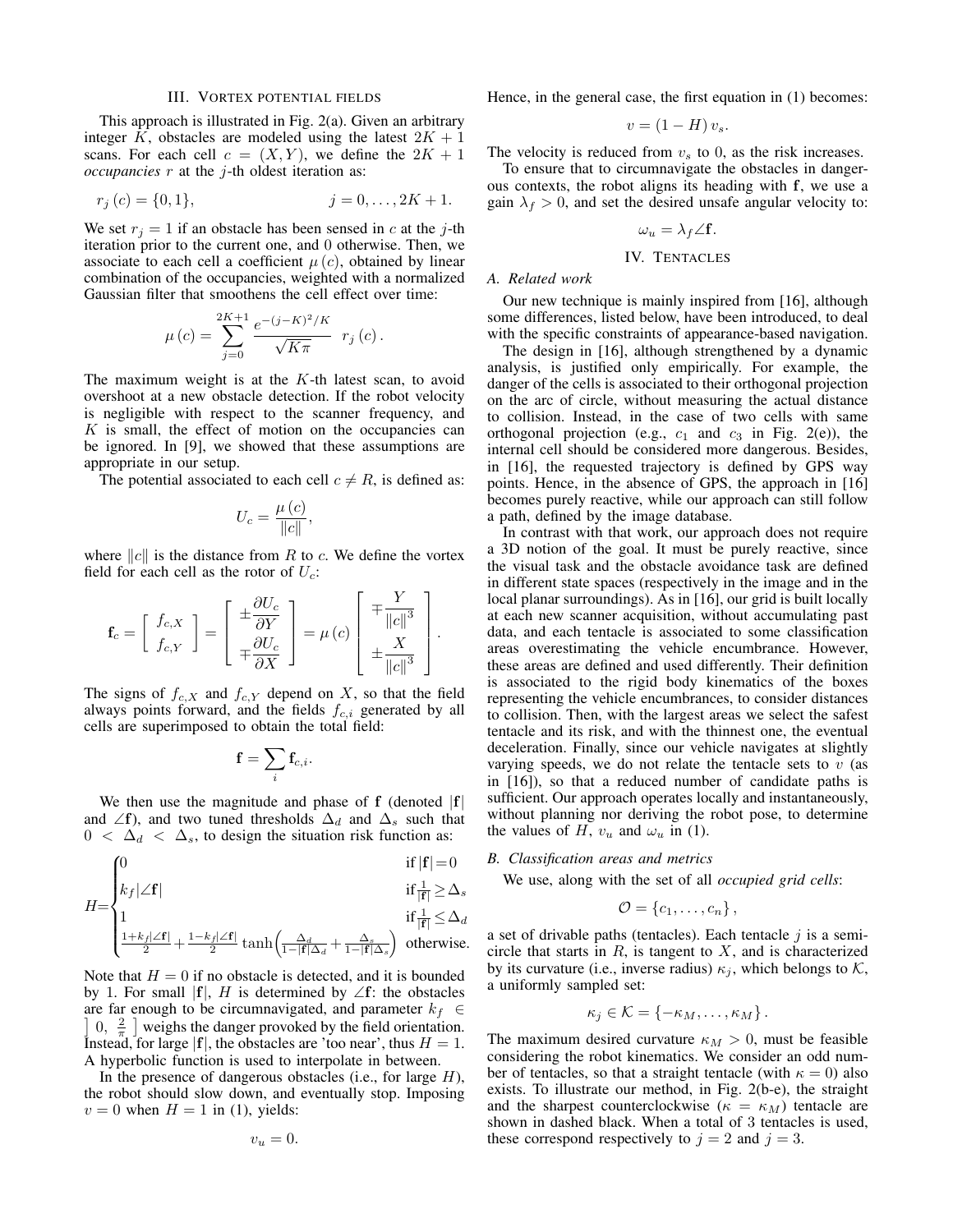Each tentacle  $i$  is characterized by three classification areas (collision, dangerous central, and dangerous external), obtained by rigidly displacing, along the tentacle, three rectangular boxes (red, blue, and dark green in Fig. 2), with increasing width. The boxes, with same height and different widths, are all overestimated with respect to the robot dimensions, to ensure that, in the presence of disturbances, the actual path is included in the classification area. All three areas are delimited by the box and by three arcs of circle (or lines, in the particular case  $\kappa = 0$ ) concentric with the tentacle, and starting from three points (denoted A, B and C) on the box perimeter. In all cases, these points are: the two corners on one side of the box (the outer side must be used if  $\kappa \neq 0$ , and the intersection between the other side (intern if  $\kappa \neq 0$ ) and the rear wheel axis. For the collision areas, A, B and C are shown in Fig. 2. We then associate each area to the set of all cells (pink, cyan and light green in Fig. 2) whose center lies within the area. For tentacle  $j$ , the three sets of cells are noted  $\mathcal{C}_i$ ,  $\mathcal{D}_i$  and  $\mathcal{E}_i$ . The only exception is with cells belonging to the *dangerous central* set, which are not considered in the *external* set as well:  $\mathcal{D}_i \cap \mathcal{E}_i = \emptyset$ .

During navigation,  $O$  is used, along with the sets just defined, to calculate a candidate risk function  $H_j \in [0,1]$ for each tentacle  $j$ , and select the best tentacle accordingly. Then, the unsafe translational velocity on the best tentacle,  $v_u$ , is calculated to adapt the speed to the potential danger, and to finally derive  $\omega_u$ . All these steps are detailed below.

#### C. Tentacle risk function

The tentacle risk function  $H_i$  is derived from the risk distance of all occupied cells in the *dangerous* areas. This distance is denoted  $\Delta_{ij} \geq 0$  for each  $c_i \in \mathcal{O}(\Pi(\mathcal{D}_i \cup \mathcal{E}_i)).$ 

For occupied cells in the central set  $\mathcal{D}_i$ ,  $\Delta_{ij}$  is the distance that the middle boundary box (blue) would cover along tentacle  $j$  before touching the cell center.

For the external set, we consider only the subset  $\mathcal{E}_i$   $\subseteq$  $\mathcal{O} \cap \mathcal{E}_i$  of cells which reduce the clearance in the tentacle normal direction. For each external occupied cell, we denote  $\Gamma_{ij}$  the ray starting at the tentacle center and passing through  $c_i$ . Cell  $c_i$  is added to  $\bar{\mathcal{E}}_i$  if and only if, in  $\mathcal{D}_i \bigcup \mathcal{E}_i$ , there is at least an occupied cell crossed by  $\Gamma_{ij}$  on the other side of the tentacle. In the example of Fig. 2(e),  $\mathcal{O} \cap \mathcal{E}_3 = \{c_1, c_3, c_4\},\$ whereas  $\mathcal{E}_3 = \{c_1, c_3\}$ . Then, for cells in  $\mathcal{E}_i$ ,  $\Delta_{ij}$  is the sum of two terms: the distance from the center of  $c_i$  to its normal projection on the perimeter of the dangerous central area, and the distance that the middle boundary box would cover along tentacle  $j$  before reaching the normal projection. The derivation of  $\Delta_{ij}$  is illustrated, in Fig. 2, for 4 cells. Note that for a given cell,  $\Delta_{ij}$  may have different values (or even be undefined) according to the tentacle.

When all risk distances on the tentacle are calculated, we compute  $\Delta_i$  as their minimum:

$$
\Delta_j = \inf_{c_i \in (\mathcal{O} \cap \mathcal{D}_j) \cup \bar{\mathcal{E}}_j} \Delta_{ij}
$$

If  $(\mathcal{O} \cap \mathcal{D}_j) \bigcup \overline{\mathcal{E}}_j \equiv \emptyset$ ,  $\Delta_j = \infty$ . In the example of Fig. 2,  $\Delta_2 = \Delta_{12}$  and  $\Delta_3 = \Delta_{33}$ . Obviously, overestimating the bounding box sizes leads to more conservative  $\Delta_j$ .

We then use  $\Delta_j$  and two tuned thresholds  $\Delta_d$  and  $\Delta_s$ 

 $(0 < \Delta_d < \Delta_s)$ , to design the tentacle risk function:

$$
H_j = \begin{cases} 0 & \text{if } \Delta_j \ge \Delta_s \\ \frac{1}{2} \left[ 1 + \tanh \left( \frac{1}{\Delta_j - \Delta_d} + \frac{1}{\Delta_j - \Delta_s} \right) \right] & \text{if } \Delta_d < \Delta_j < \Delta_s \\ 1 & \text{if } \Delta_j \le \Delta_d. \end{cases}
$$
 (3)

Note that  $H_j$  smoothly varies from 0, when the dangerous cells on the tentacle (if any) are far, to 1, when they are near. If  $H_j = 0$ , the tentacle is tagged as *clear*. All the  $H_j$ s are compared (with the strategy explained below), to determine  $H$  in (1) and select the *best tentacle* for navigation.

#### D. Situation risk function and best tentacle

Here we detail our strategy for determining the best tentacle curvature  $\kappa_b$  for navigation, and therefore **u** in (1).

Initially, we calculate the path curvature  $\kappa = \omega/v \in \mathbb{R}$ that the robot would follow if there were no obstacles. Replacing  $H = 0$  in (1), it is:

$$
\kappa = \left[\lambda_x \left(x^d - x\right) - j_v v_s + \lambda_\varphi j_\varphi \varphi\right] / j_\omega v_s
$$

which is always well-defined, since  $j_{\omega} \neq 0$  and we have set  $v_s > v_m > 0$ . We obviously constrain  $\kappa$  to the interval of feasible curvatures  $[-\kappa_M, \kappa_M]$ . Then, we derive the two neighbors of  $\kappa$  among all the existing tentacle curvatures:

$$
\kappa_n, \kappa_{nn} \in \mathcal{K} \text{ such that } \kappa \in [\kappa_n, \kappa_{nn}).
$$

Let  $\kappa_n$  be the nearest one, i.e., the curvature of the tentacle that best approximates the safe path<sup>1</sup>. We denote it as the *visual task tentacle.* The situation risk function  $H_v$  of that tentacle, which measures the risk on the visual path, is obtained by linear interpolation of its neighbours:

$$
H_v = \frac{(H_{nn} - H_n)\kappa + H_n \kappa_{nn} - H_{nn} \kappa_n}{\kappa_{nn} - \kappa_n}.
$$
 (4)

If  $H_v = 0$ , the visual task tentacle can be followed: we set  $\kappa_b = \kappa_n$ , and we apply (1) with  $H = 0$ . Instead, if  $H_v \neq 0$ , we seek a clear tentacle ( $H_j = 0$ ). First, to avoid abrupt control changes, we only search among the tentacles between the visual task one and the best one at the previous iteration<sup>2</sup>, noted  $\kappa_{pb}$ . If many clear ones are present, the closest to the visual task tentacle is chosen. If none of the tentacles with curvature in  $[\kappa_n, \kappa_{pb}]$  is clear, we search among the others. Again, the best tentacle will be the clear one that is closest to  $\kappa_n$  and, in case of ambiguity, the one closest to  $\kappa_{nn}$ . If a clear tentacle has been found, we select it and set  $H = 0$ . Instead, if no tentacle in  $K$  is clear, the one with minimum  $H_i$  calculated using (3) is chosen, and H is set equal to that  $H_j$ . Ambiguities are again solved first with the distance from  $\kappa_n$ , then from  $\kappa_{nn}$ .

In all cases, the unsafe translational velocity  $v_u$  is derived from the obstacles on the best tentacle, as explained below.

#### E. Unsafe translational velocity

The unsafe translational velocity is derived from the collision distance on the best tentacle,  $\delta_b$ , which is a conservative approximation of the maximum distance that the robot can travel along the best tentacle without colliding. Since the thinner (red) box contains the robot, if  $R$  follows the best tentacle, collisions can only occur in occupied cells in  $C_b$ .

<sup>1</sup>We consider that intervals are defined even when the first endpoint is greater than the second:  $[\kappa_n, \kappa_{nn})$  must be read  $(\kappa_{nn}, \kappa_n]$  if  $\kappa_n > \kappa_{nn}$ . <sup>2</sup>At the first iteration, we set  $\kappa_{pb} = \kappa_n$ .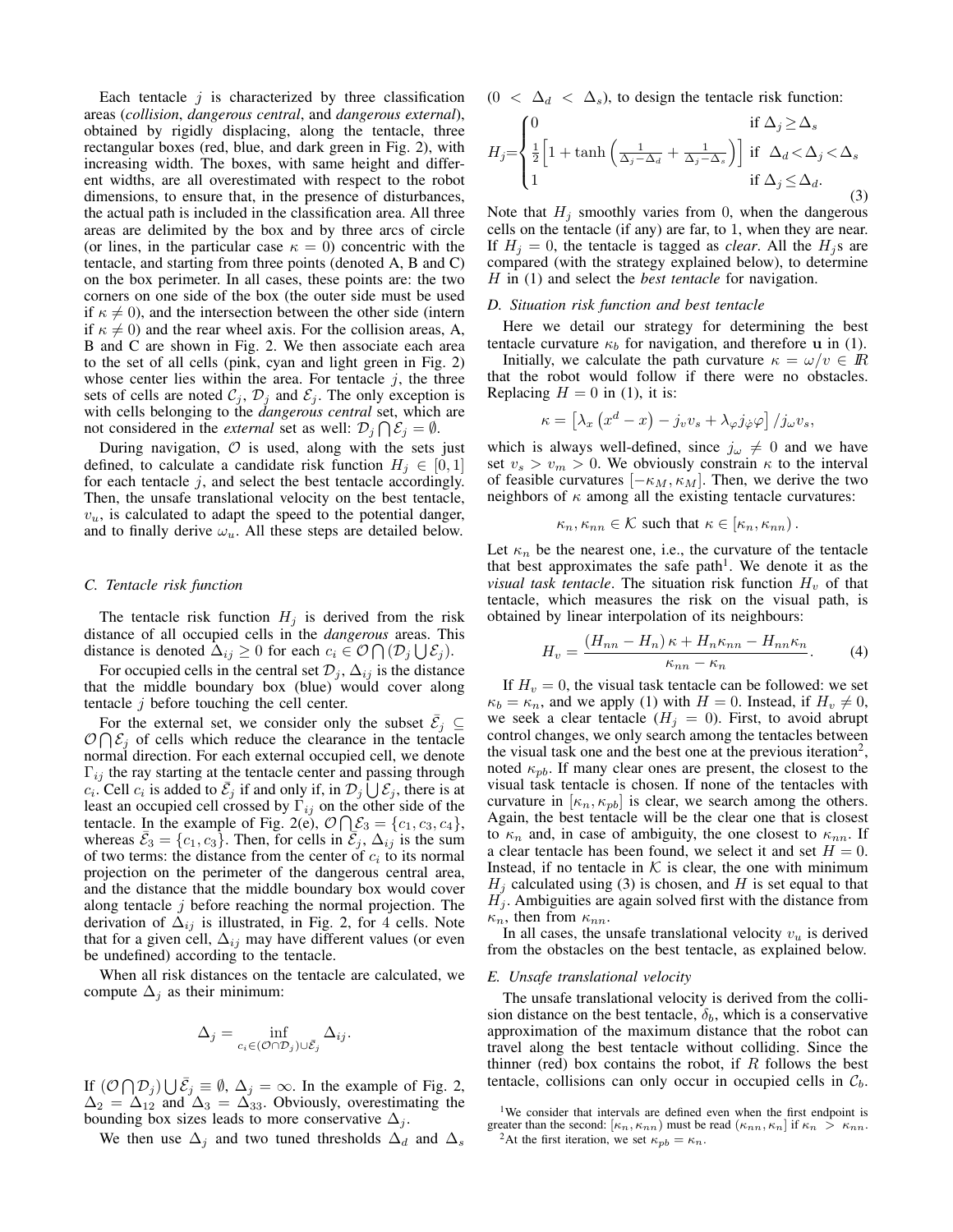In fact, the collision with cell  $c_i$  will occur at the distance, denoted  $\delta_{ib} \geq 0$ , that the red box would cover along the best tentacle, before touching the center of  $c_i$ . The derivation of  $\delta_{ib}$  is illustrated in Fig. 2 for four occupied cells.

Then, we define  $\delta_b$  as the minimum among the collision distances of all occupied cells in  $C_b$ :

$$
\delta_b = \inf_{c_i \in \mathcal{O} \cap \mathcal{C}_b} \delta_{ib}.
$$

If all cells in  $C_b$  are free,  $\delta_b = \infty$ . In the example of Fig. 2, assuming the best tentacle is the straight one ( $b = 2$ ),  $\delta_b =$  $\delta_{12}$ . Again, oversizing the box leads to more conservative  $\delta_b$ .

The translational velocity must be designed accordingly. Let  $\delta_d$  and  $\delta_s$  be two tuned thresholds such that  $0 < \delta_d < \delta_s$ . If the probable collision is far enough  $(\delta_b \ge \delta_s)$ , v can be maintained at the safe value defined in (2). Instead, if it is near  $(\delta_b \le \delta_d)$ , the robot should stop. To comply with the boundary conditions  $v_u$  ( $\delta_d$ ) = 0 and  $v_u(\delta_s) = v_s$ , in between we apply a constant deceleration:

$$
a = v_s^2/2(\delta_d - \delta_s) < 0.
$$

Since the distance required for braking at velocity  $v_u$  ( $\delta_b$ ) is:

$$
\delta_b - \delta_d = -v_u^2/2a,
$$

the expression of the unsafe translational velocity becomes:

$$
v_u(\delta_b) = \begin{cases} v_s & \text{if } \delta_b \ge \delta_s \\ v_s \sqrt{\delta_b - \delta_d/\delta_s - \delta_d} & \text{if } \delta_d < \delta_b < \delta_s \\ 0 & \text{if } \delta_b \le \delta_d, \end{cases}
$$
 (5)

in order to decelerate as the collision distance decreases.

#### F. Unsafe angular velocity

Once the best tentacle (with curvature  $\kappa_b$ ) is chosen, and the corresponding  $v_u$  is obtained with (5), we set:

$$
\omega_u = v_u \kappa_b. \tag{6}
$$

Setting this value of unsafe angular velocity in (1) guarantees that when  $H = 1$ , the robot precisely follows the best tentacle, with translational velocity  $v_u$ .

## G. Discussion

The values of H,  $v_u$  and  $\omega_u$  derived as explained above are inserted in  $(1)$  to derive the control inputs  $\bf{u}$ .

When  $H = 0$ , the robot tracks at its best the taught path: the image error is regulated by  $\omega$ , while v is set to  $v_s$  to improve tracking, and the camera is driven forward ( $\varphi = 0$ ). This occurs if the 2 neighbour tentacles are clear, while in the vortex approach, even a single occupied cell would generate  $H > 0$ . Thus, one advantage of the new approach is that only obstacles on the visual path are taken into account. When  $H = 1$ ,  $\dot{\varphi}$  ensures the visual task, and the two other inputs guarantee that the best tentacle is followed:  $\omega/v = \kappa_b$ . The applied curvature fluctuates less than with the potential fields, where it is driven by strongly varying f.

In general, the robot navigates between the taught path, and the best path considering obstacles. Only the transition, but not the speed, is driven by  $H$ . In fact, note that, for all  $H \in [0,1]$ , when  $\delta_b \geq \delta_s$ :  $v = v_s$ . This is another advantage of tentacles: a high velocity can be applied if the path is clear up to  $\delta_s$ . With vortex fields, instead, the vehicle stops frequently (as soon as  $H = 1$ ). Finally, one may object that processing can be costly. However, since  $\Delta_{ij}$  and  $\delta_{ij}$  are invariant geometric characteristics related to the cell positions, their values at each cell can be computed and stored offline, for use when the cell becomes occupied.



Fig. 3. Two obstacle scenarios with taught (white) and replayed (red: using tentacles, black: using potentials) paths.



Fig. 4. Control inputs using tentacles in scenario A.1 (top) and A.2 (bottom): v (black, in ms<sup>-1</sup>),  $\omega$  (green, in rads<sup>-1</sup>), and  $\dot{\varphi}$  (red, in rads<sup>-1</sup>). The iterations with strong *H* are highlighted in yellow.

#### V. EXPERIMENTS

Here, we report the experiments (also shown in the video attached to this paper) that we performed to validate our approach. All experiments have been carried out on our CyCab robot, equipped with a  $70^{\circ}$  field of view, B&W Marlin (F-131B) camera mounted on a TRACLabs Biclops Pan/Tilt head, and with a 2-layer,  $110^{\circ}$  scanning angle, laser SICK LD-MRS. The grid is built by projecting the readings from the 2 layers on the ground, and by using:  $X_M = Y_M = 10$  m,  $X_m = -2$  m,  $Y_m = -10$  m. The cells have size  $20 \times 20$  cm. We use 21 tentacles, with  $\kappa_M = 0.35$  $m^{-1}$  (the Cycab maximum applicable curvature).

First, we have compared the two obstacle avoidance methods (vortex potential fields and tentacles) in the experiments in Fig. 3. The taught path (denoted A, and white in the figure) is 60 m long. By placing various obstacles, we design the scenarios A.1 (with a long obstacle perpendicular to the path) and A.2 (with two avoidable obstacles and a blocking barrier). Then, we attempt to replay path A in each scenario, using either technique. The replayed paths, estimated from odometry and snapshots, are drawn in black (potentials) and red (tentacles). The control inputs u using tentacles are plotted in Fig. 4, with dangerous iterations (i.e., with strong  $H$ ) highlighted in yellow. The smooth trend of **u** at the beginning and end is due to the acceleration saturation carried out by the CyCab low-level control. In Fig. 5, we have plotted the curvatures  $\omega/v$  that are applied in the 4 experiments. Since our preliminary tests, it was clear that tentacles could be implemented at higher speeds than potentials, since they provide look-ahead information, and a stabler model. Hence, in (2), we set:  $v_M = 1 \text{ ms}^{-1}$  with tentacles,  $v_M=0.4$  with potentials, and  $v_m=0.3$  for both. For  $v_M > 0.4$ , potentials fail to avoid the obstacles, while with tentacles, the velocity has been limited to reduce the motion of features between successive images; the maximum speed attainable by the CyCab is  $1.3 \text{ ms}^{-1}$  anyway.

In scenario A.1, the long obstacle cannot be circumnavigated using potentials. It induces oscillations on the orientation  $\angle f$ , hence on the applied curvature (solid black curve in Fig. 5), until the robot is too near to the obstacle, and eventually stops. Instead, using tentacles, the obstacle is overtaken on the left, while the camera rotates right to maintain scene visibility (green and red curves in Fig. 4, top). The robot successfully reaches the final key image and completes navigation, although it is driven over 5 meters away from the taught path. In practice, soon after the obstacle